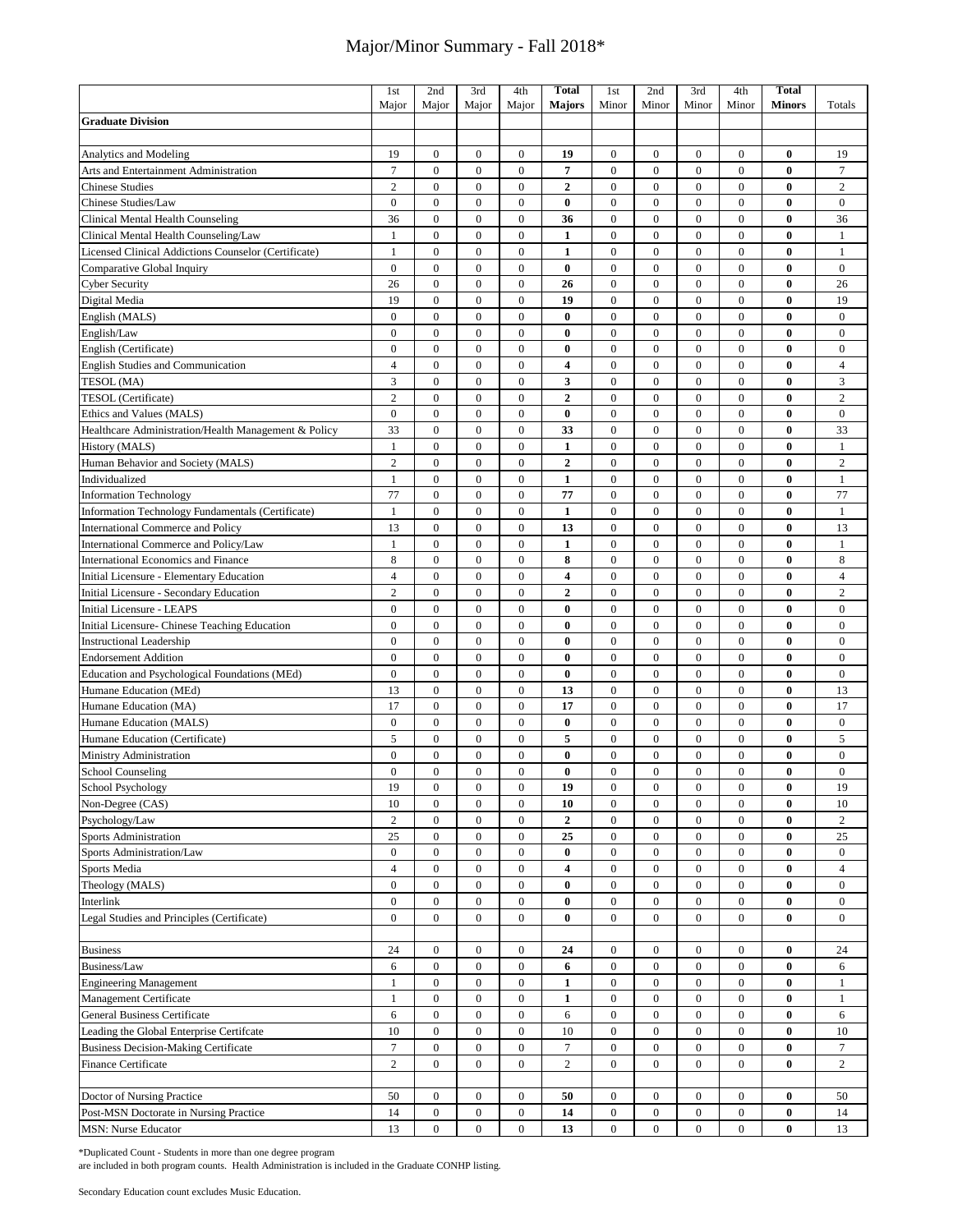|                                                          | 1st                                  | 2nd                                  | 3rd                                  | 4th                                  | <b>Total</b>         | 1st                                | 2nd                                | 3rd                              | 4th                        | <b>Total</b>                 |                       |
|----------------------------------------------------------|--------------------------------------|--------------------------------------|--------------------------------------|--------------------------------------|----------------------|------------------------------------|------------------------------------|----------------------------------|----------------------------|------------------------------|-----------------------|
|                                                          | Major                                | Major                                | Major                                | Major                                | <b>Majors</b>        | Minor                              | Minor                              | Minor                            | Minor                      | <b>Minors</b>                | Totals                |
| Non-Degree (CON)                                         | $\boldsymbol{0}$                     | $\boldsymbol{0}$                     | $\boldsymbol{0}$                     | $\boldsymbol{0}$                     | $\bf{0}$             | $\mathbf{0}$                       | $\mathbf{0}$                       | $\mathbf{0}$                     | $\mathbf{0}$               | $\bf{0}$                     | $\bf{0}$              |
| <b>Health Administration</b>                             | 13                                   | $\boldsymbol{0}$                     | $\boldsymbol{0}$                     | $\boldsymbol{0}$                     | 13                   | $\boldsymbol{0}$                   | $\mathbf{0}$                       | $\mathbf{0}$                     | $\mathbf{0}$               | $\bf{0}$                     | 13                    |
| <b>International Human Services Counseling</b>           | $\boldsymbol{0}$                     | $\boldsymbol{0}$                     | $\boldsymbol{0}$                     | $\boldsymbol{0}$                     | $\bf{0}$             | $\boldsymbol{0}$                   | $\boldsymbol{0}$                   | $\boldsymbol{0}$                 | $\boldsymbol{0}$           | $\bf{0}$                     | $\bf{0}$              |
| Joint MSN/MHA                                            | $\mathbf{1}$                         | $\boldsymbol{0}$                     | $\boldsymbol{0}$                     | $\boldsymbol{0}$                     | $\mathbf{1}$         | $\boldsymbol{0}$                   | $\boldsymbol{0}$                   | $\boldsymbol{0}$                 | $\mathbf{0}$               | $\bf{0}$                     | $\mathbf{1}$          |
| Master of Science Physician Assistant                    | 19                                   | $\boldsymbol{0}$                     | $\boldsymbol{0}$                     | $\boldsymbol{0}$                     | 19                   | $\boldsymbol{0}$                   | $\mathbf{0}$                       | $\mathbf{0}$                     | $\overline{0}$             | $\bf{0}$                     | 19                    |
|                                                          |                                      |                                      |                                      |                                      |                      |                                    |                                    |                                  |                            |                              |                       |
| <b>Division Totals</b>                                   | 525                                  | $\boldsymbol{0}$                     | $\boldsymbol{0}$                     | $\boldsymbol{0}$                     | 525                  | $\boldsymbol{0}$                   | $\mathbf{0}$                       | $\mathbf{0}$                     | $\overline{0}$             | $\bf{0}$                     | 525                   |
|                                                          |                                      |                                      |                                      |                                      |                      |                                    |                                    |                                  |                            |                              |                       |
| <b>Law Division</b>                                      |                                      |                                      |                                      |                                      |                      |                                    |                                    |                                  |                            |                              |                       |
|                                                          |                                      |                                      |                                      |                                      |                      |                                    |                                    |                                  |                            |                              |                       |
| Law                                                      | 88                                   | $\mathbf{0}$                         | $\boldsymbol{0}$                     | $\boldsymbol{0}$                     | 88                   | $\mathbf{0}$                       | $\mathbf{0}$                       | $\mathbf{0}$                     | 0                          | $\bf{0}$                     | 88                    |
| Law/MA                                                   | $\sqrt{2}$                           | $\boldsymbol{0}$                     | $\boldsymbol{0}$                     | $\boldsymbol{0}$                     | $\boldsymbol{2}$     | $\boldsymbol{0}$                   | $\boldsymbol{0}$                   | $\boldsymbol{0}$                 | $\boldsymbol{0}$           | $\bf{0}$                     | $\sqrt{2}$            |
| Law/MBA                                                  | 5                                    | $\boldsymbol{0}$                     | $\boldsymbol{0}$                     | $\boldsymbol{0}$                     | 5                    | $\boldsymbol{0}$                   | $\boldsymbol{0}$                   | $\boldsymbol{0}$                 | $\boldsymbol{0}$           | $\bf{0}$                     | 5                     |
| Law/MS                                                   | $\mathbf{1}$                         | $\boldsymbol{0}$                     | $\boldsymbol{0}$                     | $\boldsymbol{0}$                     | $\mathbf 1$          | $\boldsymbol{0}$                   | $\boldsymbol{0}$                   | $\boldsymbol{0}$                 | $\boldsymbol{0}$           | $\bf{0}$                     | $\mathbf{1}$          |
| Law/MALS                                                 | $\boldsymbol{0}$                     | $\boldsymbol{0}$                     | $\boldsymbol{0}$                     | $\boldsymbol{0}$                     | $\bf{0}$             | $\boldsymbol{0}$                   | $\boldsymbol{0}$                   | $\boldsymbol{0}$                 | $\boldsymbol{0}$           | $\bf{0}$                     | $\bf{0}$              |
| Law (Part-Time)                                          | $\overline{7}$                       | $\boldsymbol{0}$                     | $\boldsymbol{0}$                     | $\boldsymbol{0}$                     | 7                    | $\boldsymbol{0}$                   | $\mathbf{0}$                       | $\boldsymbol{0}$                 | $\bf{0}$                   | $\bf{0}$                     | $\boldsymbol{7}$      |
| Master of Laws                                           | $\mathbf{1}$                         | $\overline{0}$                       | $\overline{0}$                       | $\overline{0}$                       | $\mathbf{1}$         | $\mathbf{0}$                       | $\mathbf{0}$                       | $\mathbf{0}$                     | $\overline{0}$             | $\mathbf{0}$                 | $\mathbf{1}$          |
|                                                          |                                      |                                      |                                      |                                      |                      |                                    |                                    |                                  |                            |                              |                       |
| <b>Division Totals</b>                                   | 104                                  | $\boldsymbol{0}$                     | $\boldsymbol{0}$                     | $\boldsymbol{0}$                     | 104                  | $\mathbf{0}$                       | $\mathbf{0}$                       | $\mathbf{0}$                     | $\overline{0}$             | $\bf{0}$                     | 104                   |
|                                                          |                                      |                                      |                                      |                                      |                      |                                    |                                    |                                  |                            |                              |                       |
|                                                          |                                      |                                      |                                      |                                      |                      |                                    |                                    |                                  |                            |                              |                       |
| <b>Undergraduate Division</b>                            |                                      |                                      |                                      |                                      |                      |                                    |                                    |                                  |                            |                              |                       |
|                                                          |                                      |                                      |                                      |                                      |                      |                                    |                                    |                                  |                            |                              |                       |
| <b>College of Arts and Sciences</b>                      |                                      |                                      |                                      |                                      |                      |                                    |                                    |                                  |                            |                              |                       |
| <b>Applied Statistics</b>                                | $\boldsymbol{0}$                     | $\mathbf{0}$                         | $\boldsymbol{0}$                     | $\boldsymbol{0}$                     | $\bf{0}$             | $\overline{4}$                     | $\mathbf{0}$                       | $\mathbf{0}$                     | $\overline{0}$             | 4                            | 4                     |
| Aviation                                                 | $\mathbf{1}$                         | $\boldsymbol{0}$                     | $\boldsymbol{0}$                     | $\boldsymbol{0}$                     | $\mathbf{1}$         | $\overline{c}$                     | $\boldsymbol{0}$                   | $\boldsymbol{0}$                 | $\boldsymbol{0}$           | $\boldsymbol{2}$             | 3                     |
| <b>Business Administration</b>                           | $\boldsymbol{0}$                     | $\boldsymbol{0}$                     | $\boldsymbol{0}$                     | $\boldsymbol{0}$                     | $\bf{0}$             | 39                                 | 1                                  | $\mathbf{0}$                     | $\mathbf{0}$               | 40                           | 40                    |
| Cinema and Digital Media Studies                         | $\mathbf{0}$                         | $\boldsymbol{0}$                     | $\boldsymbol{0}$                     | $\boldsymbol{0}$                     | $\bf{0}$             | $\boldsymbol{0}$                   | $\mathbf{0}$                       | $\mathbf{0}$                     | $\mathbf{0}$               | $\bf{0}$                     | $\bf{0}$              |
|                                                          | $\boldsymbol{0}$                     | $\boldsymbol{0}$                     | $\boldsymbol{0}$                     | $\boldsymbol{0}$                     | $\bf{0}$             | $\mathbf{1}$                       | $\boldsymbol{0}$                   | $\boldsymbol{0}$                 | $\mathbf{0}$               | $\mathbf{1}$                 | $\mathbf{1}$          |
| Cinema and Media Studies<br><b>Environmental Studies</b> | $\boldsymbol{0}$                     | $\boldsymbol{0}$                     | $\boldsymbol{0}$                     | $\boldsymbol{0}$                     | $\bf{0}$             | $\overline{4}$                     | $\overline{2}$                     | $\boldsymbol{0}$                 | $\boldsymbol{0}$           | 6                            |                       |
|                                                          |                                      | $\boldsymbol{0}$                     | $\boldsymbol{0}$                     |                                      |                      |                                    |                                    |                                  | $\mathbf{0}$               | $\bf{0}$                     | 6                     |
| <b>Ethics and Moral Philosophy</b>                       | $\boldsymbol{0}$                     |                                      |                                      | $\boldsymbol{0}$                     | $\bf{0}$             | $\boldsymbol{0}$                   | $\boldsymbol{0}$                   | $\boldsymbol{0}$                 |                            |                              | $\bf{0}$              |
| <b>Ethnic Studies</b>                                    | $\boldsymbol{0}$<br>$\boldsymbol{0}$ | $\boldsymbol{0}$<br>$\boldsymbol{0}$ | $\boldsymbol{0}$<br>$\boldsymbol{0}$ | $\boldsymbol{0}$<br>$\boldsymbol{0}$ | $\bf{0}$<br>$\bf{0}$ | $\boldsymbol{0}$<br>$\overline{7}$ | $\boldsymbol{0}$<br>$\overline{2}$ | $\boldsymbol{0}$<br>$\mathbf{0}$ | $\bf{0}$<br>$\overline{0}$ | $\bf{0}$<br>$\boldsymbol{9}$ | $\boldsymbol{0}$<br>9 |
| Forensic Science                                         | $\boldsymbol{0}$                     | $\boldsymbol{0}$                     |                                      |                                      |                      |                                    |                                    | $\mathbf{0}$                     | $\overline{0}$             |                              |                       |
| Gender Studies                                           |                                      |                                      | $\boldsymbol{0}$                     | $\boldsymbol{0}$                     | $\bf{0}$             | $\boldsymbol{0}$                   | $\boldsymbol{0}$                   |                                  |                            | $\bf{0}$                     | $\bf{0}$              |
| Human Aging                                              | $\boldsymbol{0}$                     | $\boldsymbol{0}$                     | $\boldsymbol{0}$                     | $\boldsymbol{0}$                     | $\bf{0}$             | $\mathbf{1}$                       | $\boldsymbol{0}$                   | $\boldsymbol{0}$                 | $\boldsymbol{0}$           | $\mathbf{1}$                 | $\mathbf{1}$          |
| <b>Fundamentals of Business</b>                          | $\boldsymbol{0}$                     | $\boldsymbol{0}$                     | $\boldsymbol{0}$                     | $\boldsymbol{0}$                     | $\bf{0}$             | 27                                 | $\overline{4}$                     | $\boldsymbol{0}$                 | $\boldsymbol{0}$           | 31                           | 31                    |
| <b>Legal Studies</b>                                     | $\boldsymbol{0}$                     | $\boldsymbol{0}$                     | $\boldsymbol{0}$                     | $\boldsymbol{0}$                     | $\bf{0}$             | $\boldsymbol{0}$                   | $\boldsymbol{0}$                   | $\boldsymbol{0}$                 | $\boldsymbol{0}$           | $\bf{0}$                     | $\bf{0}$              |
| <b>Liberal Arts Business</b>                             | $\boldsymbol{0}$                     | $\boldsymbol{0}$                     | $\boldsymbol{0}$                     | $\boldsymbol{0}$                     | $\bf{0}$             | $\boldsymbol{0}$                   | $\mathbf{0}$                       | $\mathbf{0}$                     | $\boldsymbol{0}$           | $\bf{0}$                     | $\boldsymbol{0}$      |
| <b>Middle East Studies</b>                               | $\boldsymbol{0}$                     | $\boldsymbol{0}$                     | $\boldsymbol{0}$                     | $\boldsymbol{0}$                     | $\bf{0}$             | $\boldsymbol{0}$                   | $\boldsymbol{0}$                   | $\boldsymbol{0}$                 | $\mathbf{0}$               | $\bf{0}$                     | $\bf{0}$              |
| Neuroscience                                             | $\boldsymbol{0}$                     | $\boldsymbol{0}$                     | $\boldsymbol{0}$                     | $\boldsymbol{0}$                     | $\bf{0}$             | 6                                  | 3                                  | $\mathbf{1}$                     | $\overline{0}$             | 10                           | 10                    |
| Peace & Social Justice Studies                           | $\boldsymbol{0}$                     | $\boldsymbol{0}$                     | $\boldsymbol{0}$                     | $\boldsymbol{0}$                     | $\bf{0}$             | $\boldsymbol{0}$                   | $\boldsymbol{0}$                   | $\boldsymbol{0}$                 | $\mathbf{0}$               | $\bf{0}$                     | $\bf{0}$              |
| Philanthropic Leadership and Service                     | $\boldsymbol{0}$                     | $\boldsymbol{0}$                     | $\boldsymbol{0}$                     | $\boldsymbol{0}$                     | 0                    | 3                                  | 0                                  | 0                                | 0                          | 3                            | 3                     |
| <b>Urban Studies</b>                                     | $\boldsymbol{0}$                     | $\boldsymbol{0}$                     | $\boldsymbol{0}$                     | $\boldsymbol{0}$                     | $\bf{0}$             | $\mathbf{1}$                       | $\boldsymbol{0}$                   | $\boldsymbol{0}$                 | $\bf{0}$                   | $\mathbf{1}$                 | $\mathbf{1}$          |
| College of Adult Scholars                                | 11                                   | $\boldsymbol{0}$                     | $\boldsymbol{0}$                     | $\boldsymbol{0}$                     | 11                   | $\boldsymbol{0}$                   | $\boldsymbol{0}$                   | $\boldsymbol{0}$                 | $\boldsymbol{0}$           | $\bf{0}$                     | 11                    |
| Military Leadership-Air Force                            | $\boldsymbol{0}$                     | $\boldsymbol{0}$                     | $\boldsymbol{0}$                     | $\boldsymbol{0}$                     | $\bf{0}$             | $\boldsymbol{0}$                   | $\boldsymbol{0}$                   | $\boldsymbol{0}$                 | $\bf{0}$                   | $\bf{0}$                     | $\bf{0}$              |
| Military Leadership-Army                                 | $\boldsymbol{0}$                     | $\boldsymbol{0}$                     | $\boldsymbol{0}$                     | $\boldsymbol{0}$                     | $\bf{0}$             | $\mathbf{1}$                       | $\boldsymbol{0}$                   | $\boldsymbol{0}$                 | $\overline{0}$             | $\mathbf{1}$                 | $\mathbf{1}$          |
| Communication & Expressive Arts (AA)                     | $\boldsymbol{0}$                     | $\boldsymbol{0}$                     | $\boldsymbol{0}$                     | $\boldsymbol{0}$                     | $\bf{0}$             | $\boldsymbol{0}$                   | $\boldsymbol{0}$                   | $\boldsymbol{0}$                 | $\bf{0}$                   | $\bf{0}$                     | $\bf{0}$              |
| Culture & Humanity (AA)                                  | $\mathbf{1}$                         | $\boldsymbol{0}$                     | $\boldsymbol{0}$                     | $\boldsymbol{0}$                     | $\mathbf 1$          | $\boldsymbol{0}$                   | $\boldsymbol{0}$                   | $\boldsymbol{0}$                 | $\boldsymbol{0}$           | $\bf{0}$                     | $\mathbf{1}$          |
| General Science (AS)                                     | $\boldsymbol{0}$                     | $\boldsymbol{0}$                     | $\boldsymbol{0}$                     | $\boldsymbol{0}$                     | $\bf{0}$             | $\boldsymbol{0}$                   | $\mathbf{0}$                       | $\boldsymbol{0}$                 | $\overline{0}$             | $\bf{0}$                     | $\bf{0}$              |
| Social and Behavioral Science (AA)                       | $\sqrt{2}$                           | $\boldsymbol{0}$                     | $\overline{0}$                       | $\boldsymbol{0}$                     | $\boldsymbol{2}$     | $\boldsymbol{0}$                   | $\boldsymbol{0}$                   | $\boldsymbol{0}$                 | $\overline{0}$             | $\bf{0}$                     | $\boldsymbol{2}$      |
| Social and Behavioral Science (BLPS)                     | $\boldsymbol{0}$                     | $\boldsymbol{0}$                     | $\boldsymbol{0}$                     | $\boldsymbol{0}$                     | $\bf{0}$             | $\boldsymbol{0}$                   | $\boldsymbol{0}$                   | $\mathbf{0}$                     | $\overline{0}$             | $\bf{0}$                     | $\overline{0}$        |
| Professional Studies                                     | $\boldsymbol{0}$                     | $\boldsymbol{0}$                     | $\boldsymbol{0}$                     | $\boldsymbol{0}$                     | $\bf{0}$             | $\boldsymbol{0}$                   | $\boldsymbol{0}$                   | $\boldsymbol{0}$                 | $\boldsymbol{0}$           | $\bf{0}$                     | $\boldsymbol{0}$      |
| Exploratory (CAS)                                        | 92                                   | $\boldsymbol{0}$                     | $\mathbf{0}$                         | $\bf{0}$                             | 92                   | $\boldsymbol{0}$                   | $\mathbf{0}$                       | $\boldsymbol{0}$                 | $\bf{0}$                   | $\bf{0}$                     | 92                    |
| Humanities                                               | $\boldsymbol{0}$                     | 5                                    | 3                                    | $\boldsymbol{0}$                     | 8                    | 3                                  | $\sqrt{5}$                         | 1                                | $\mathbf{0}$               | 9                            | 17                    |
| Individualized (CAS)                                     | 10                                   | $\boldsymbol{0}$                     | $\mathbf{0}$                         | $\boldsymbol{0}$                     | 10                   | 9                                  | 3                                  | $\mathbf{1}$                     | $\bf{0}$                   | 13                           | 23                    |
| Individualized (BLPS)                                    | $\boldsymbol{0}$                     | $\boldsymbol{0}$                     | $\boldsymbol{0}$                     | $\boldsymbol{0}$                     | $\bf{0}$             | $\boldsymbol{0}$                   | $\boldsymbol{0}$                   | $\boldsymbol{0}$                 | $\bf{0}$                   | $\bf{0}$                     | $\bf{0}$              |
| Non-Degree (CAS)                                         | $11\,$                               | $\boldsymbol{0}$                     | $\boldsymbol{0}$                     | $\boldsymbol{0}$                     | 11                   | $\boldsymbol{0}$                   | $\mathbf{0}$                       | $\boldsymbol{0}$                 | $\bf{0}$                   | $\bf{0}$                     | 11                    |
| <b>Actuarial Science</b>                                 | 28                                   | $\mathbf{1}$                         | $\boldsymbol{0}$                     | $\boldsymbol{0}$                     | 29                   | $\boldsymbol{2}$                   | $\boldsymbol{0}$                   | $\boldsymbol{0}$                 | $\bf{0}$                   | $\boldsymbol{2}$             | 31                    |
| <b>American Studies</b>                                  | $\boldsymbol{0}$                     | $\boldsymbol{0}$                     | $\mathbf{0}$                         | $\boldsymbol{0}$                     | $\bf{0}$             | $\boldsymbol{0}$                   | $\mathbf{0}$                       | $\mathbf{0}$                     | $\overline{0}$             | $\bf{0}$                     | $\bf{0}$              |
| Art                                                      | 38                                   | $\,8\,$                              | $\boldsymbol{0}$                     | $\boldsymbol{0}$                     | 46                   | 19                                 | $\overline{2}$                     | $\boldsymbol{0}$                 | $\boldsymbol{0}$           | 21                           | 67                    |
| Biology                                                  | 148                                  | 14                                   | $\overline{0}$                       | $\overline{0}$                       | 162                  | 17                                 | $\overline{c}$                     | $\bf{0}$                         | $\overline{0}$             | 19                           | 181                   |
| <b>Human Biology</b>                                     | $\boldsymbol{0}$                     | $\boldsymbol{0}$                     | $\mathbf{0}$                         | $\boldsymbol{0}$                     | $\bf{0}$             | 29                                 | $\tau$                             | $\mathbf{1}$                     | $\boldsymbol{0}$           | 37                           | 37                    |
| Chemistry                                                | 58                                   | 42                                   | $\boldsymbol{0}$                     | $\boldsymbol{0}$                     | 100                  | 71                                 | $\overline{7}$                     | $\mathbf{1}$                     | $\bf{0}$                   | 79                           | 179                   |

\*Duplicated Count - Students in more than one degree program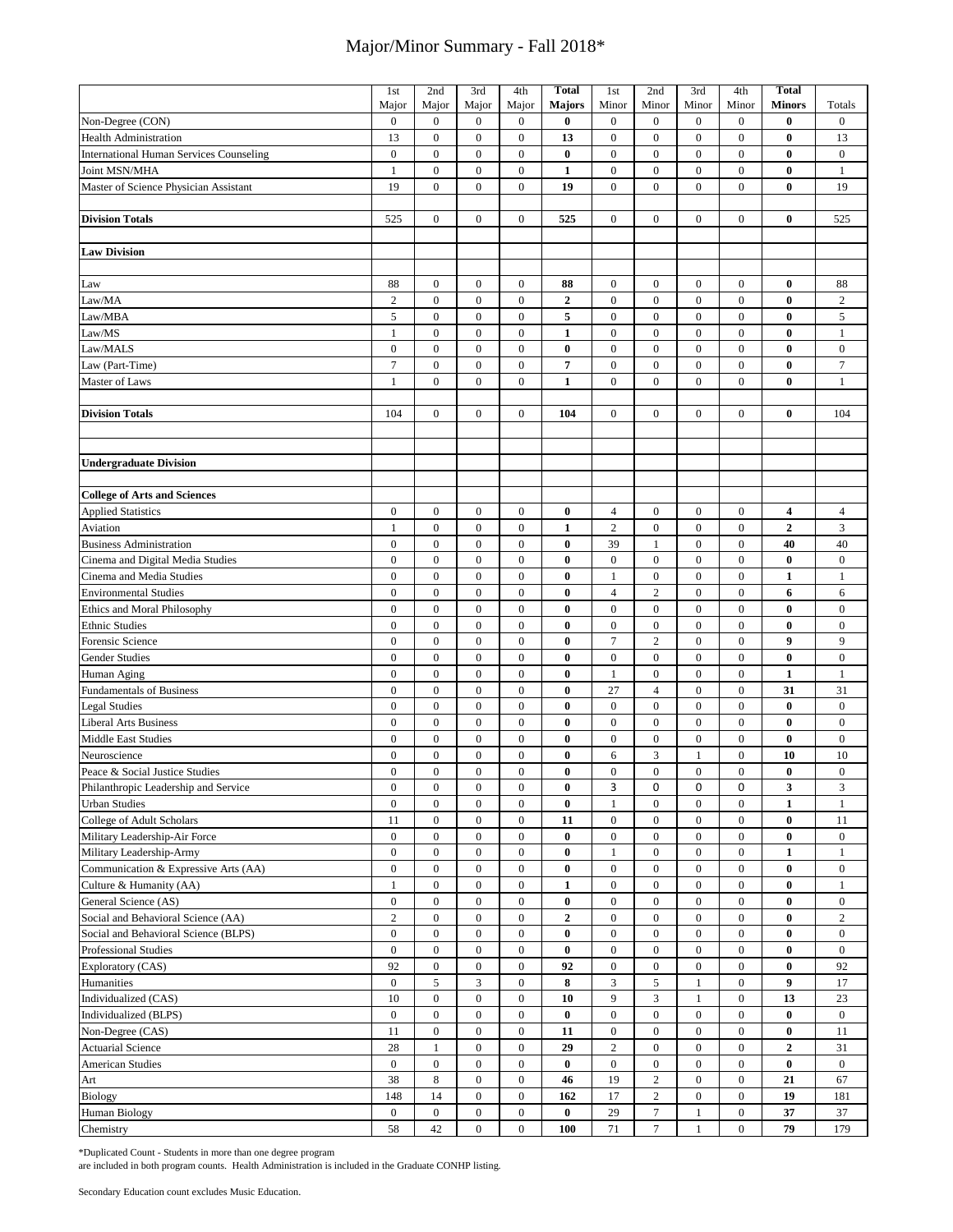|                                                        | 1 <sub>st</sub>  | 2nd                                | 3rd              | 4th                                  | <b>Total</b>            | 1st                    | 2nd              | 3rd                                  | 4th                              | <b>Total</b>     |                  |
|--------------------------------------------------------|------------------|------------------------------------|------------------|--------------------------------------|-------------------------|------------------------|------------------|--------------------------------------|----------------------------------|------------------|------------------|
|                                                        | Major            | Major                              | Major            | Major                                | <b>Majors</b>           | Minor                  | Minor            | Minor                                | Minor                            | <b>Minors</b>    | Totals           |
| Biochemistry                                           | 23               | $\boldsymbol{0}$                   | $\boldsymbol{0}$ | $\boldsymbol{0}$                     | 23                      | $\boldsymbol{0}$       | $\boldsymbol{0}$ | $\boldsymbol{0}$                     | $\boldsymbol{0}$                 | $\bf{0}$         | 23               |
| Chinese & Japanese Studies                             | 12               | 6                                  | $\boldsymbol{0}$ | $\boldsymbol{0}$                     | 18                      | $\mathbf{1}$           | $\boldsymbol{0}$ | $\overline{0}$                       | $\mathbf{0}$                     | $\mathbf{1}$     | 19               |
| Communication                                          | 69               | 9                                  | $\boldsymbol{0}$ | $\boldsymbol{0}$                     | 78                      | 23                     | 6                | $\boldsymbol{0}$                     | $\boldsymbol{0}$                 | 29               | 107              |
|                                                        | 26               | $\overline{c}$                     | $\boldsymbol{0}$ | $\mathbf{0}$                         | 28                      | $\overline{7}$         | $\boldsymbol{0}$ | $\overline{0}$                       | $\mathbf{0}$                     | $\overline{7}$   | 35               |
| Digital Media                                          |                  |                                    |                  |                                      |                         |                        |                  |                                      |                                  |                  |                  |
| Communication Law                                      | $\boldsymbol{0}$ | $\boldsymbol{0}$                   | $\boldsymbol{0}$ | $\boldsymbol{0}$                     | $\bf{0}$                | $\boldsymbol{0}$       | $\boldsymbol{0}$ | $\boldsymbol{0}$                     | $\boldsymbol{0}$                 | $\bf{0}$         | $\bf{0}$         |
| Journalism                                             | $\overline{0}$   | $\overline{0}$                     | $\boldsymbol{0}$ | $\boldsymbol{0}$                     | $\bf{0}$                | $\overline{c}$         | $\boldsymbol{0}$ | $\overline{0}$                       | $\mathbf{0}$                     | $\overline{2}$   | $\overline{2}$   |
| Public & Corporate Communication                       | $\mathbf{0}$     | $\boldsymbol{0}$                   | $\boldsymbol{0}$ | $\boldsymbol{0}$                     | $\bf{0}$                | $\boldsymbol{0}$       | $\boldsymbol{0}$ | $\boldsymbol{0}$                     | $\boldsymbol{0}$                 | $\bf{0}$         | $\bf{0}$         |
| <b>Public Relations</b>                                | $\mathbf{0}$     | $\overline{0}$                     | $\boldsymbol{0}$ | $\boldsymbol{0}$                     | $\bf{0}$                | $\sqrt{2}$             | $\boldsymbol{0}$ | $\boldsymbol{0}$                     | $\mathbf{0}$                     | $\boldsymbol{2}$ | $\sqrt{2}$       |
| Television-Radio                                       | $\mathbf{0}$     | $\overline{0}$                     | $\boldsymbol{0}$ | $\boldsymbol{0}$                     | $\bf{0}$                | $\boldsymbol{0}$       | $\boldsymbol{0}$ | $\mathbf{0}$                         | $\mathbf{0}$                     | $\bf{0}$         | $\mathbf{0}$     |
| <b>Broadcast Journalism</b>                            | $\overline{0}$   | $\overline{0}$                     | $\mathbf{0}$     | $\boldsymbol{0}$                     | $\bf{0}$                | $\boldsymbol{0}$       | $\mathbf{0}$     | $\overline{0}$                       | $\mathbf{0}$                     | $\bf{0}$         | $\mathbf{0}$     |
| Public Speaking & Debate                               | $\boldsymbol{0}$ | $\boldsymbol{0}$                   | $\boldsymbol{0}$ | $\boldsymbol{0}$                     | $\bf{0}$                | $\boldsymbol{0}$       | $\boldsymbol{0}$ | $\boldsymbol{0}$                     | $\boldsymbol{0}$                 | $\bf{0}$         | $\bf{0}$         |
| Economics                                              | 20               | 10                                 | $\boldsymbol{0}$ | $\boldsymbol{0}$                     | 30                      | 13                     | 3                | $\overline{0}$                       | $\mathbf{0}$                     | 16               | 46               |
| Economics & Computer Analysis                          | $\mathbf{0}$     | 1                                  | $\mathbf{0}$     | $\boldsymbol{0}$                     | $\mathbf{1}$            | $\boldsymbol{0}$       | $\mathbf{0}$     | $\mathbf{0}$                         | $\mathbf{0}$                     | $\bf{0}$         | $\mathbf{1}$     |
| <b>Elementary Education</b>                            | 66               | $\boldsymbol{0}$                   | $\boldsymbol{0}$ | $\boldsymbol{0}$                     | 66                      | $\overline{2}$         | $\boldsymbol{0}$ | $\overline{0}$                       | $\mathbf{0}$                     | $\mathbf{2}$     | 68               |
| Secondary Education                                    | $\mathbf{0}$     | 90                                 | $\boldsymbol{0}$ | $\boldsymbol{0}$                     | 90                      | $\boldsymbol{0}$       | $\boldsymbol{0}$ | $\boldsymbol{0}$                     | $\boldsymbol{0}$                 | $\bf{0}$         | 90               |
| <b>Special Education</b>                               | $\mathbf{0}$     | $\boldsymbol{0}$                   | $\boldsymbol{0}$ | $\boldsymbol{0}$                     | $\bf{0}$                | 17                     | 1                | $\mathbf{0}$                         | $\boldsymbol{0}$                 | 18               | 18               |
|                                                        | 57               | $\overline{4}$                     | $\boldsymbol{0}$ | $\boldsymbol{0}$                     | 61                      | 6                      | $\boldsymbol{0}$ | $\boldsymbol{0}$                     | $\boldsymbol{0}$                 | 6                | 67               |
| English                                                |                  |                                    |                  |                                      |                         |                        |                  |                                      |                                  |                  |                  |
| <b>Creative Writing</b>                                | 24               | $\mathbf{1}$                       | $\boldsymbol{0}$ | $\boldsymbol{0}$                     | 25                      | 10                     | $\boldsymbol{0}$ | $\boldsymbol{0}$                     | $\boldsymbol{0}$                 | 10               | 35               |
| Professional Writing                                   | 1                | $\mathbf{1}$                       | $\boldsymbol{0}$ | $\boldsymbol{0}$                     | $\boldsymbol{2}$        | $\overline{4}$         | $\mathbf{1}$     | $\boldsymbol{0}$                     | $\boldsymbol{0}$                 | 5                | $\overline{7}$   |
| <b>TESOL</b>                                           | $\boldsymbol{0}$ | $\boldsymbol{0}$                   | $\boldsymbol{0}$ | $\boldsymbol{0}$                     | $\bf{0}$                | 10                     | $\overline{4}$   | $\boldsymbol{0}$                     | $\boldsymbol{0}$                 | 14               | 14               |
| <b>Environmental Science</b>                           | 21               | 9                                  | $\boldsymbol{0}$ | $\boldsymbol{0}$                     | 30                      | $\boldsymbol{0}$       | $\boldsymbol{0}$ | $\boldsymbol{0}$                     | $\boldsymbol{0}$                 | $\bf{0}$         | 30               |
| Chinese                                                | $\overline{0}$   | $\boldsymbol{0}$                   | $\boldsymbol{0}$ | $\boldsymbol{0}$                     | $\bf{0}$                | $\,8\,$                | $\overline{2}$   | $\mathbf{0}$                         | $\boldsymbol{0}$                 | 10               | 10               |
| Classics                                               | $\overline{c}$   | $\overline{c}$                     | $\boldsymbol{0}$ | $\boldsymbol{0}$                     | $\overline{\mathbf{4}}$ | 3                      | $\boldsymbol{0}$ | $\boldsymbol{0}$                     | $\boldsymbol{0}$                 | 3                | $\overline{7}$   |
| French                                                 | $\tau$           | 16                                 | $\boldsymbol{0}$ | $\boldsymbol{0}$                     | 23                      | 16                     | $\overline{c}$   | $\mathbf{0}$                         | $\boldsymbol{0}$                 | 18               | 41               |
| German                                                 | 11               | 22                                 | 1                | $\boldsymbol{0}$                     | 34                      | 25                     | $\sqrt{2}$       | $\boldsymbol{0}$                     | $\boldsymbol{0}$                 | 27               | 61               |
| Hebrew                                                 | $\boldsymbol{0}$ | $\boldsymbol{0}$                   | $\boldsymbol{0}$ | $\boldsymbol{0}$                     | $\bf{0}$                | $\boldsymbol{0}$       | $\boldsymbol{0}$ | $\boldsymbol{0}$                     | $\boldsymbol{0}$                 | $\bf{0}$         | $\boldsymbol{0}$ |
| Japanese                                               | $\mathbf{0}$     | $\boldsymbol{0}$                   | $\boldsymbol{0}$ | $\boldsymbol{0}$                     | $\bf{0}$                | 9                      | $\boldsymbol{0}$ | $\overline{0}$                       | $\mathbf{0}$                     | 9                | 9                |
| Latin                                                  | $\boldsymbol{0}$ | $\boldsymbol{0}$                   | $\boldsymbol{0}$ | $\boldsymbol{0}$                     | $\bf{0}$                | $\boldsymbol{0}$       | $\boldsymbol{0}$ | $\boldsymbol{0}$                     | $\boldsymbol{0}$                 | $\bf{0}$         | $\bf{0}$         |
| Spanish                                                | 12               | 25                                 | $\boldsymbol{0}$ | $\boldsymbol{0}$                     | 37                      | 89                     | 9                | $\boldsymbol{0}$                     | $\boldsymbol{0}$                 | 98               | 135              |
|                                                        | $\overline{7}$   | 5                                  | $\boldsymbol{0}$ | $\boldsymbol{0}$                     |                         | $\sqrt{2}$             | $\boldsymbol{0}$ | $\boldsymbol{0}$                     |                                  | $\overline{2}$   |                  |
| Geography                                              |                  |                                    |                  |                                      | 12                      |                        |                  |                                      | $\boldsymbol{0}$                 |                  | 14               |
| American Indian Studies                                | $\overline{0}$   | $\overline{0}$                     | $\mathbf{0}$     | $\mathbf{0}$                         | $\bf{0}$                | 1                      | $\mathbf{1}$     | $\overline{0}$                       | $\boldsymbol{0}$                 | $\boldsymbol{2}$ | $\sqrt{2}$       |
| Latin American/Latino Studies                          | $\mathbf{0}$     | $\boldsymbol{0}$                   | $\boldsymbol{0}$ | $\boldsymbol{0}$                     | $\bf{0}$                | $\boldsymbol{0}$       | $\boldsymbol{0}$ | $\boldsymbol{0}$                     | $\boldsymbol{0}$                 | $\bf{0}$         | $\bf{0}$         |
| Geographic Information Systems                         | $\mathbf{0}$     | $\overline{0}$                     | $\boldsymbol{0}$ | $\boldsymbol{0}$                     | $\bf{0}$                | $\overline{4}$         | $\mathbf{1}$     | $\overline{0}$                       | $\mathbf{0}$                     | 5                | 5                |
| Geology                                                | $\mathbf{0}$     | $\overline{0}$                     | $\boldsymbol{0}$ | $\boldsymbol{0}$                     | $\bf{0}$                | $\boldsymbol{0}$       | $\boldsymbol{0}$ | $\boldsymbol{0}$                     | $\mathbf{0}$                     | $\bf{0}$         | $\mathbf{0}$     |
| Meteorology                                            | 80               | $\overline{0}$                     | $\boldsymbol{0}$ | $\mathbf{0}$                         | 80                      | $\mathbf{1}$           | $\boldsymbol{0}$ | $\overline{0}$                       | $\mathbf{0}$                     | 1                | 81               |
| History                                                | 46               | 8                                  | $\boldsymbol{0}$ | $\boldsymbol{0}$                     | 54                      | 8                      | $\mathbf{1}$     | $\mathbf{0}$                         | $\mathbf{0}$                     | 9                | 63               |
| International Economics & Cultural Affairs             | 6                | $\tau$                             | $\boldsymbol{0}$ | $\boldsymbol{0}$                     | 13                      | $\boldsymbol{0}$       | $\boldsymbol{0}$ | $\boldsymbol{0}$                     | $\mathbf{0}$                     | $\bf{0}$         | 13               |
| <b>International Relations</b>                         | 13               | 5                                  | $\boldsymbol{0}$ | $\boldsymbol{0}$                     | 18                      | $\boldsymbol{0}$       | $\mathbf{1}$     | $\boldsymbol{0}$                     | $\boldsymbol{0}$                 | $\mathbf{1}$     | 19               |
| International/Global Service                           | 5                | 4                                  | 1                | $\boldsymbol{0}$                     | 10                      | $\boldsymbol{0}$       | $\boldsymbol{0}$ | $\overline{0}$                       | $\mathbf{0}$                     | $\bf{0}$         | 10               |
| Mathematics                                            | 37               | 10                                 | $\boldsymbol{0}$ | $\boldsymbol{0}$                     | 47                      | 76                     | 15               | 1                                    | $\mathbf{0}$                     | 92               | 139              |
| Computer Science                                       | 82               | 14                                 | $\mathbf{0}$     | $\boldsymbol{0}$                     | 96                      | 14                     | 3                | $\mathbf{0}$                         | $\mathbf{0}$                     | 17               | 113              |
| Data Science                                           | 9                | $\boldsymbol{0}$                   | $\mathbf{1}$     | $\boldsymbol{0}$                     | 10                      | $\boldsymbol{0}$       | $\boldsymbol{0}$ | $\boldsymbol{0}$                     | $\bf{0}$                         | $\bf{0}$         | 10               |
| <b>Statistics</b>                                      | $\overline{7}$   | 3                                  | $\boldsymbol{0}$ | $\boldsymbol{0}$                     | 10                      | $\boldsymbol{0}$       | $\boldsymbol{0}$ | $\boldsymbol{0}$                     | $\boldsymbol{0}$                 | $\bf{0}$         | 10               |
|                                                        | $\bf{0}$         | $\overline{0}$                     | $\boldsymbol{0}$ | $\boldsymbol{0}$                     | $\bf{0}$                | $\boldsymbol{0}$       | $\boldsymbol{0}$ | $\mathbf{0}$                         | $\bf{0}$                         | $\bf{0}$         | $\boldsymbol{0}$ |
| Modern European Studies                                | 12               |                                    | $\boldsymbol{0}$ |                                      | 14                      |                        | $\mathbf{2}$     |                                      |                                  |                  |                  |
| Music<br>Music Education                               | 29               | $\overline{c}$<br>$\boldsymbol{0}$ | $\boldsymbol{0}$ | $\boldsymbol{0}$<br>$\boldsymbol{0}$ | 29                      | 26<br>$\boldsymbol{0}$ | $\boldsymbol{0}$ | $\boldsymbol{0}$<br>$\boldsymbol{0}$ | $\boldsymbol{0}$<br>$\mathbf{0}$ | 28<br>$\bf{0}$   | 42<br>29         |
| Music: Church                                          | $\bf{0}$         | $\overline{0}$                     | $\boldsymbol{0}$ | $\boldsymbol{0}$                     | $\bf{0}$                | $\boldsymbol{0}$       | $\boldsymbol{0}$ | $\mathbf{0}$                         | $\boldsymbol{0}$                 | $\bf{0}$         | $\overline{0}$   |
|                                                        |                  |                                    |                  |                                      |                         |                        |                  |                                      |                                  |                  |                  |
| Church Music, Organ                                    | $\boldsymbol{0}$ | $\boldsymbol{0}$                   | $\boldsymbol{0}$ | $\boldsymbol{0}$                     | $\bf{0}$                | $\boldsymbol{0}$       | $\boldsymbol{0}$ | $\boldsymbol{0}$                     | $\boldsymbol{0}$                 | $\bf{0}$         | $\bf{0}$         |
| Church Music, Voice                                    | $\bf{0}$         | $\overline{0}$                     | $\boldsymbol{0}$ | $\boldsymbol{0}$                     | $\bf{0}$                | $\boldsymbol{0}$       | $\boldsymbol{0}$ | $\boldsymbol{0}$                     | $\boldsymbol{0}$                 | $\bf{0}$         | $\bf{0}$         |
| Music: Composition                                     | 3                | $\boldsymbol{0}$                   | $\boldsymbol{0}$ | $\boldsymbol{0}$                     | 3                       | $\boldsymbol{0}$       | $\boldsymbol{0}$ | $\boldsymbol{0}$                     | $\boldsymbol{0}$                 | $\bf{0}$         | 3                |
| Music: Performance                                     | 8                | $\overline{0}$                     | $\boldsymbol{0}$ | $\boldsymbol{0}$                     | 8                       | $\boldsymbol{0}$       | $\boldsymbol{0}$ | $\boldsymbol{0}$                     | $\bf{0}$                         | $\bf{0}$         | 8                |
| <b>Physical Education</b>                              | $\mathbf{1}$     | $\boldsymbol{0}$                   | $\boldsymbol{0}$ | $\boldsymbol{0}$                     | $\mathbf{1}$            | $\boldsymbol{0}$       | $\boldsymbol{0}$ | $\boldsymbol{0}$                     | $\boldsymbol{0}$                 | $\bf{0}$         | $\mathbf{1}$     |
| PE: Exercise Science (Kinesiology: Exercise Science)   | 48               | $\boldsymbol{0}$                   | $\boldsymbol{0}$ | $\boldsymbol{0}$                     | 48                      | $\sqrt{2}$             | $\boldsymbol{0}$ | $\mathbf{0}$                         | $\boldsymbol{0}$                 | $\overline{2}$   | 50               |
| PE: Sports Management (Kinesiology: Sports Management) | 43               | $\overline{4}$                     | $\boldsymbol{0}$ | $\boldsymbol{0}$                     | 47                      | $\overline{4}$         | $\boldsymbol{0}$ | $\boldsymbol{0}$                     | $\boldsymbol{0}$                 | 4                | 51               |
| PE: Teacher Education                                  | 10               | $\boldsymbol{0}$                   | $\boldsymbol{0}$ | $\boldsymbol{0}$                     | 10                      | $\boldsymbol{0}$       | $\boldsymbol{0}$ | $\mathbf{0}$                         | $\boldsymbol{0}$                 | $\bf{0}$         | 10               |
| Coaching Education                                     | $\boldsymbol{0}$ | $\boldsymbol{0}$                   | $\boldsymbol{0}$ | $\boldsymbol{0}$                     | $\bf{0}$                | $\sqrt{2}$             | $\boldsymbol{0}$ | $\boldsymbol{0}$                     | $\boldsymbol{0}$                 | $\overline{2}$   | $\sqrt{2}$       |
| Philosophy                                             | $\boldsymbol{2}$ | 6                                  | $\boldsymbol{0}$ | $\boldsymbol{0}$                     | 8                       | $\overline{4}$         | $\boldsymbol{2}$ | 1                                    | $\boldsymbol{0}$                 | 7                | 15               |
| Physics                                                | 16               | $\overline{4}$                     | $\boldsymbol{0}$ | $\boldsymbol{0}$                     | 20                      | 9                      | $\overline{4}$   | $\mathbf{0}$                         | $\mathbf{0}$                     | 13               | 33               |
| Astronomy                                              | 9                | $\overline{c}$                     | $\boldsymbol{0}$ | $\boldsymbol{0}$                     | 11                      | $\boldsymbol{0}$       | $\boldsymbol{0}$ | $\mathbf{0}$                         | $\boldsymbol{0}$                 | $\bf{0}$         | 11               |
| Physics and Astronomy Education                        | $\overline{4}$   | $\boldsymbol{0}$                   | $\boldsymbol{0}$ | $\boldsymbol{0}$                     | $\overline{\mathbf{4}}$ | $\boldsymbol{0}$       | $\boldsymbol{0}$ | $\boldsymbol{0}$                     | $\boldsymbol{0}$                 | $\bf{0}$         | $\overline{4}$   |
| Mechanics and Materials                                | $\overline{0}$   | $\boldsymbol{0}$                   | $\boldsymbol{0}$ | $\boldsymbol{0}$                     | $\bf{0}$                | $\boldsymbol{0}$       | $\boldsymbol{0}$ | $\boldsymbol{0}$                     | $\boldsymbol{0}$                 | $\bf{0}$         | $\boldsymbol{0}$ |
|                                                        |                  | 9                                  |                  |                                      |                         |                        | $\mathfrak{Z}$   | $\mathbf{0}$                         |                                  |                  |                  |
| <b>Political Science</b>                               | 74               |                                    | $\boldsymbol{0}$ | $\boldsymbol{0}$                     | 83                      | 11                     |                  |                                      | $\boldsymbol{0}$                 | 14               | 97               |
| Psychology                                             | 127              | 21                                 | $\boldsymbol{0}$ | $\boldsymbol{0}$                     | 148                     | 59                     | 12               | $\overline{c}$                       | $\mathbf{0}$                     | 73               | 221              |

\*Duplicated Count - Students in more than one degree program